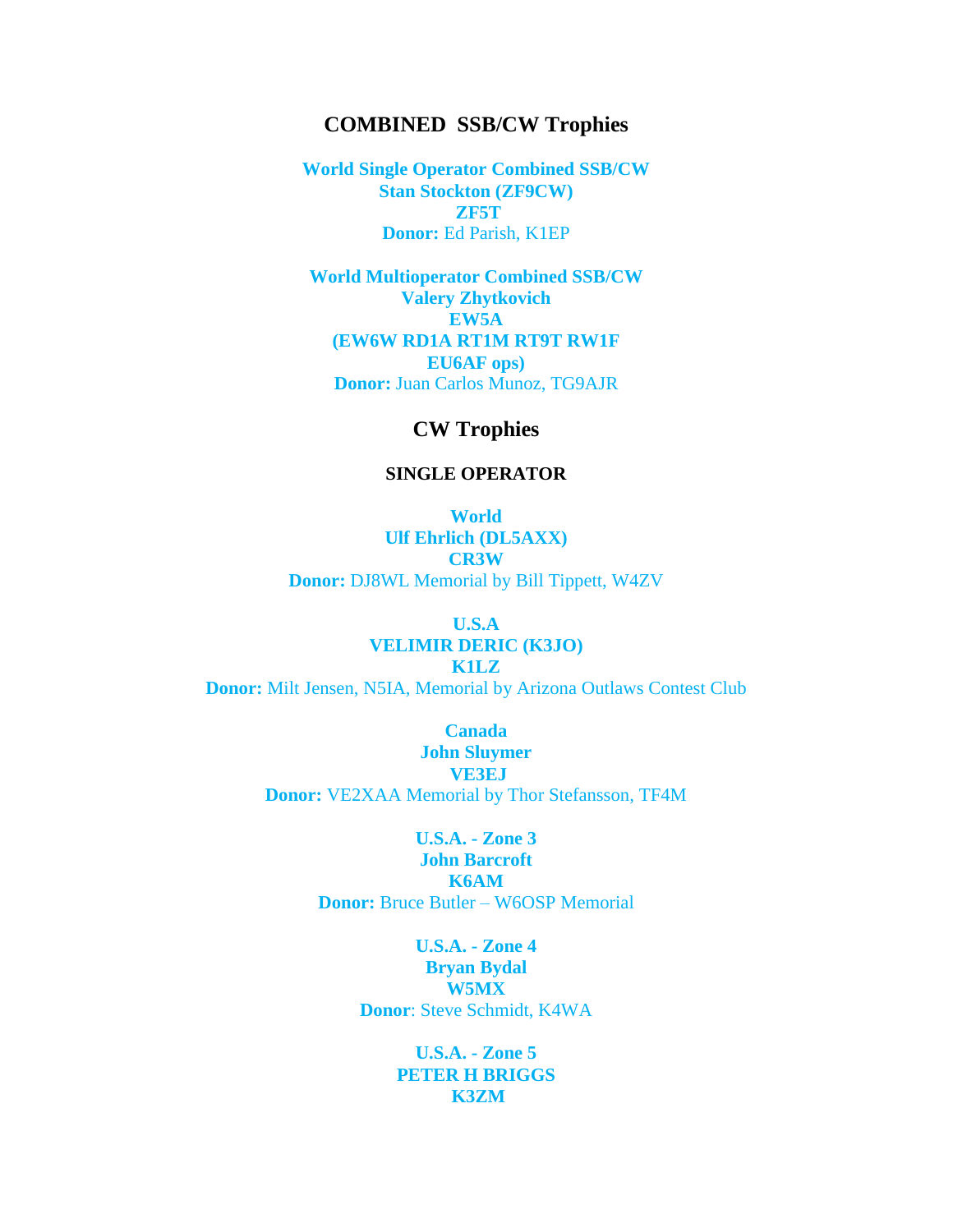**Donor:** Jim Monahan, K1PX

**Africa Luca Aliprandi (IK2NCJ) D4C Donor:** James "Skip" Riba, WS9V

**Asia PAVEL KUKUSHKIN UN9L Donor:** Missouri DX/Contest Club, K4SX

**Europe Pavel Prihoda (OK1MU) OK6W Donor:** Emir-Braco Memic, E77DX

**South America John T. Laney III (K4BAI) PJ4A Donor:** John Rodgers, WE3C

**Oceania AKITO NAGI (JA5DQH) KH7A Donor:** Will Angenent, K6ND

**European Russia Igor Avdeev UA2FZ Donor:** CQ 160 Contest Committee

**Japan Masaki Okano JH4UYB Donor:** Alabama Contest Group

**North America Stan Stockton (ZF9CW) ZF5T Donor:** N4IN Memorial CQ Magazine

**Southern Hemisphere**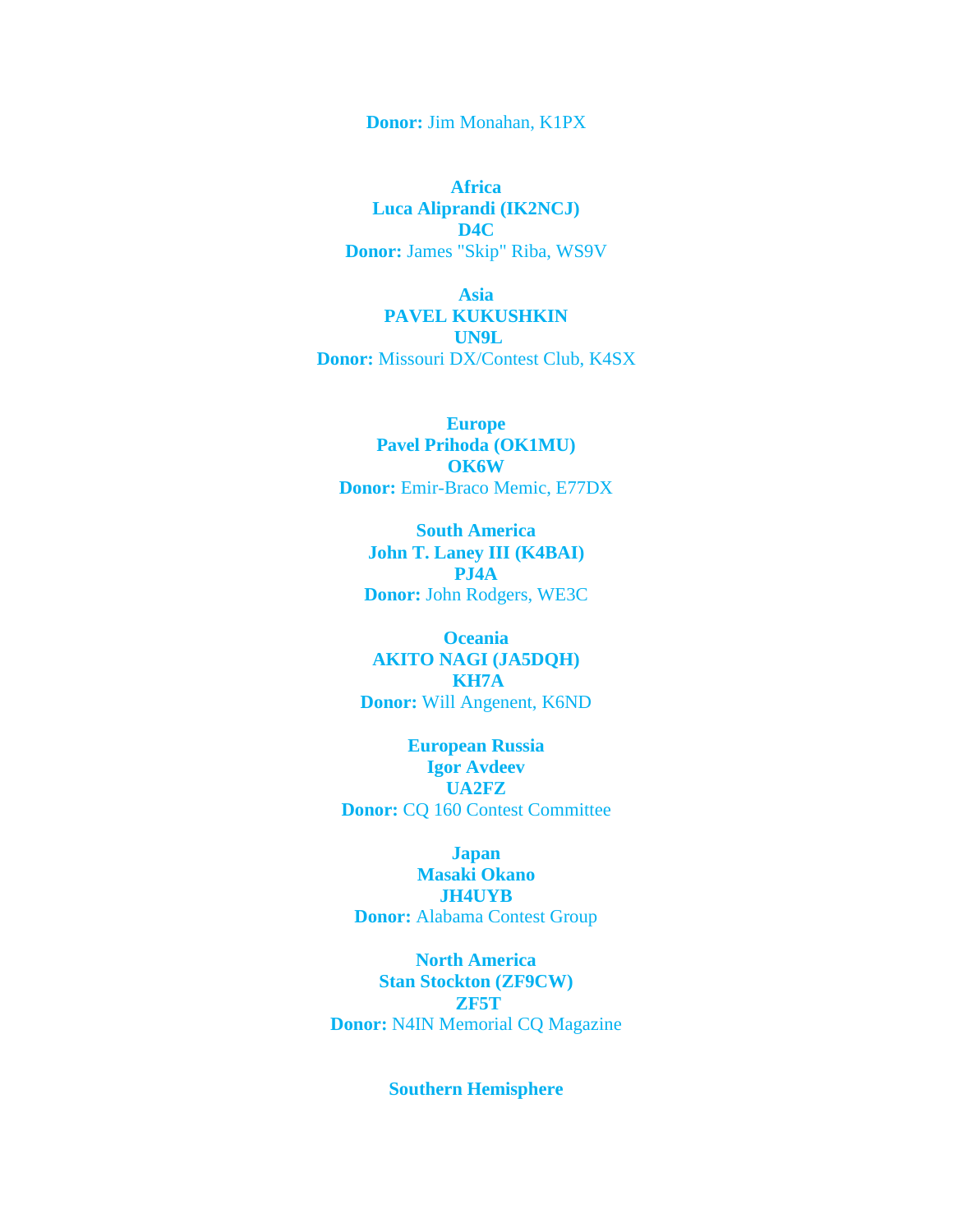Osvaldo A. Santarone **(LU5DF) LU8DPM Donor:** Robert Kile, W7RH

**World Assisted Mathias Kolpe (DL4MM) P40AA Donor:** Andy Chesnokov, UA3AB

**Asia Assisted SERGEY MOSKAEV R8TT Donor:** Jon Zaimes, AA1K

**Europe Assisted KRZYSZTOF SOBON SN7Q Donor:** DK5DC Memorial by DX-Hotel DM9EE

> **U.S.A. Assisted DENNIS EGAN W1UE Donor:** Akito Nagi, JA5DQH

**U.S.A. Assisted – Zone 3 Larry Pace N7DD Donor:** Larry Pace, N7DD

**U.S.A Assisted – Zone 4 Victor A. Kean, Jr. K1LT Donor:** Pete Michaelis, N8TR

**Assisted – Zone 5 Bill Straw (KO7SS) K1A Donor:** Potomac Valley Radio Club

**World Low Power Ashraf CHAABANE (KF5EYY) 3V8SF Donor:** Akito Nagi, JA5DQH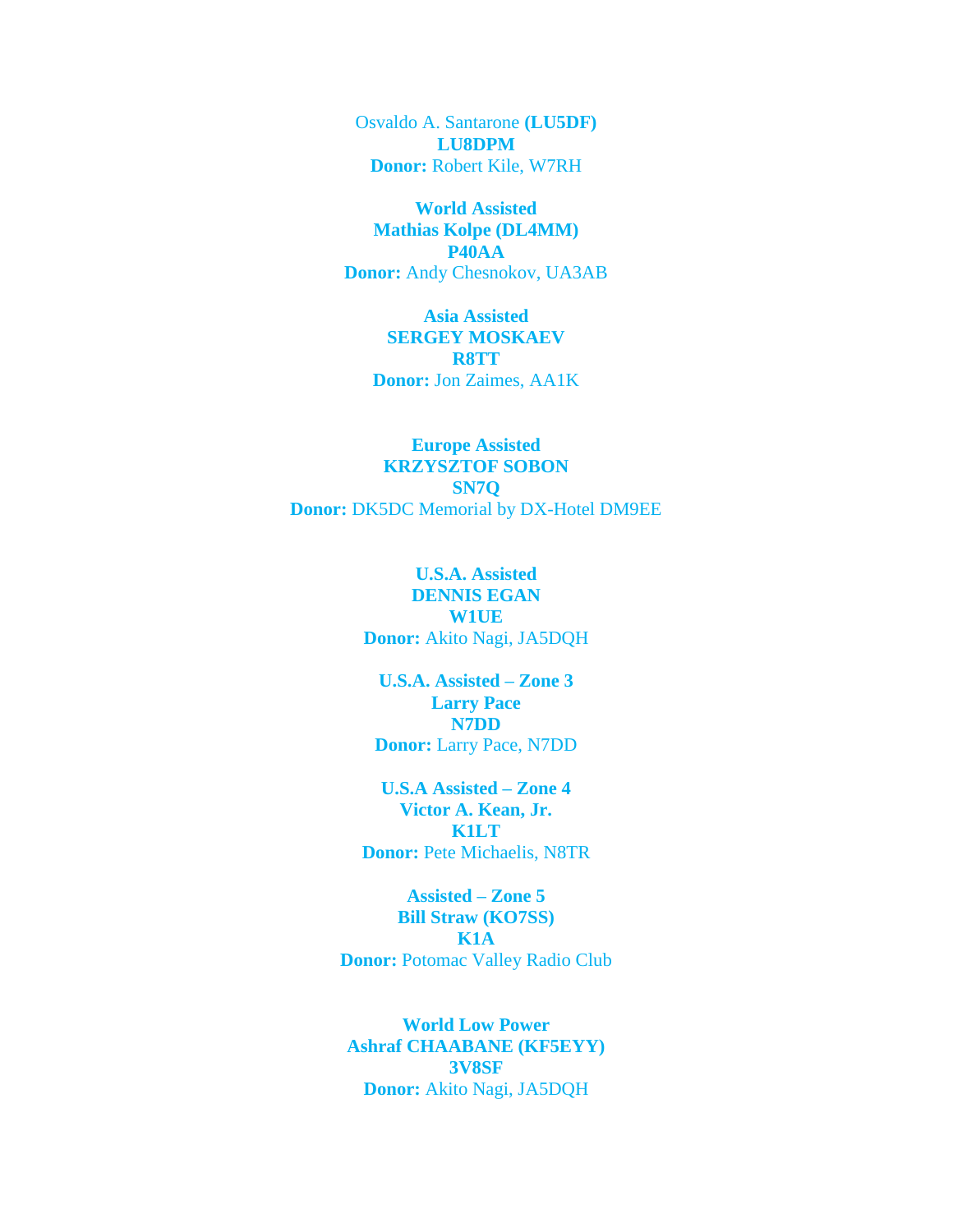**U.S.A. Low Power Mark Bailey KD4D Donor:** Rich Kennedy, N4ESS

**Asia – Low Power** Valery Strelchenok **UA9QM Donor:** Robert Kile, W7RH

**Europe Low Power Oleg Borisov (RL5D) MU2K Donor:** DL1RK Memorial Petr Ourednik, OK1RP

> **Canada Low Power Ric Guidone VE3XL Donor:** Contest Club Ontario

## **World QRP Arunas Vaglys LY5E Donor**: Wayne Mills, N7NG

**U.S.A. QRP Marty Ray N9SE Donor:** Bob Raymond, WA1Z

# **U.S.A. QRP - Zone 4 CHARLIE HANSEN N0TT Donor:** K9JWV Memorial by (WC7S)

**Europe QRP Rudolf Rueffer DK7HA Donor:** Peter Voelpel, DJ7WW

### **MULTI-OPERATOR**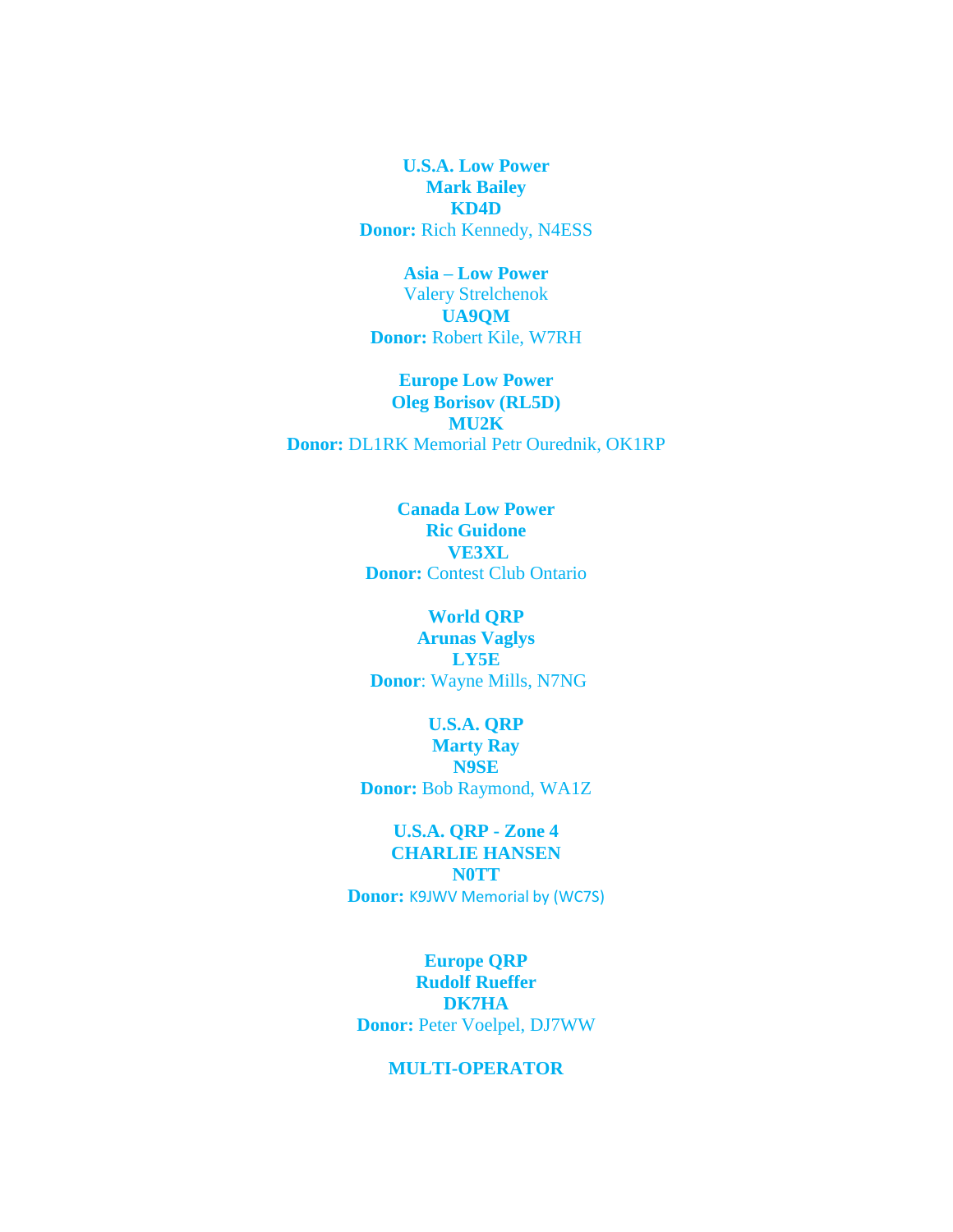## **World Drago Turin S59A IG9/S59A (S51V,S52OT,S56N,S57DX,S59A ops) Donor:** Paul Newberry, N4PN Memorial (by N4RJ)

**U.S.A. John Crovelli W2GD (K2TW KU2C KZ2I KS3F N2HM N2OO W2CG W2GD W2NO W2RQ ops) Donor:** W0CD Memorial (by K8GG and W8UVZ)

> **U.S.A. Zone 3 Lee Finkel KY7M NA7TB (KY7M NA2U KC7V AA7A ops) Donor:** Tom Whitted, N7GP

**Europe Petr Clupny OK7K (OK1BN OK1GK OK1NS OK3RM ops) Donor:** Bob Evans, K5WA

**ASIA Ali Riza Ozsaran TA3EL TC0X (TA3A,TA3AER,TA3EL,TA3LHH,UA9CDC,UR0MC,US2YW,UT5ECZ,UT5EL,UW8SM, UZ5DX ops) Donor:** Nodir Tursoon-Zadeh, EY8MM

# **SSB Trophies**

### **SINGLE OPERATOR**

**World Jeffrey T. Briggs VY2ZM Donor:** Nodir Tursoon-Zadeh, EY8MM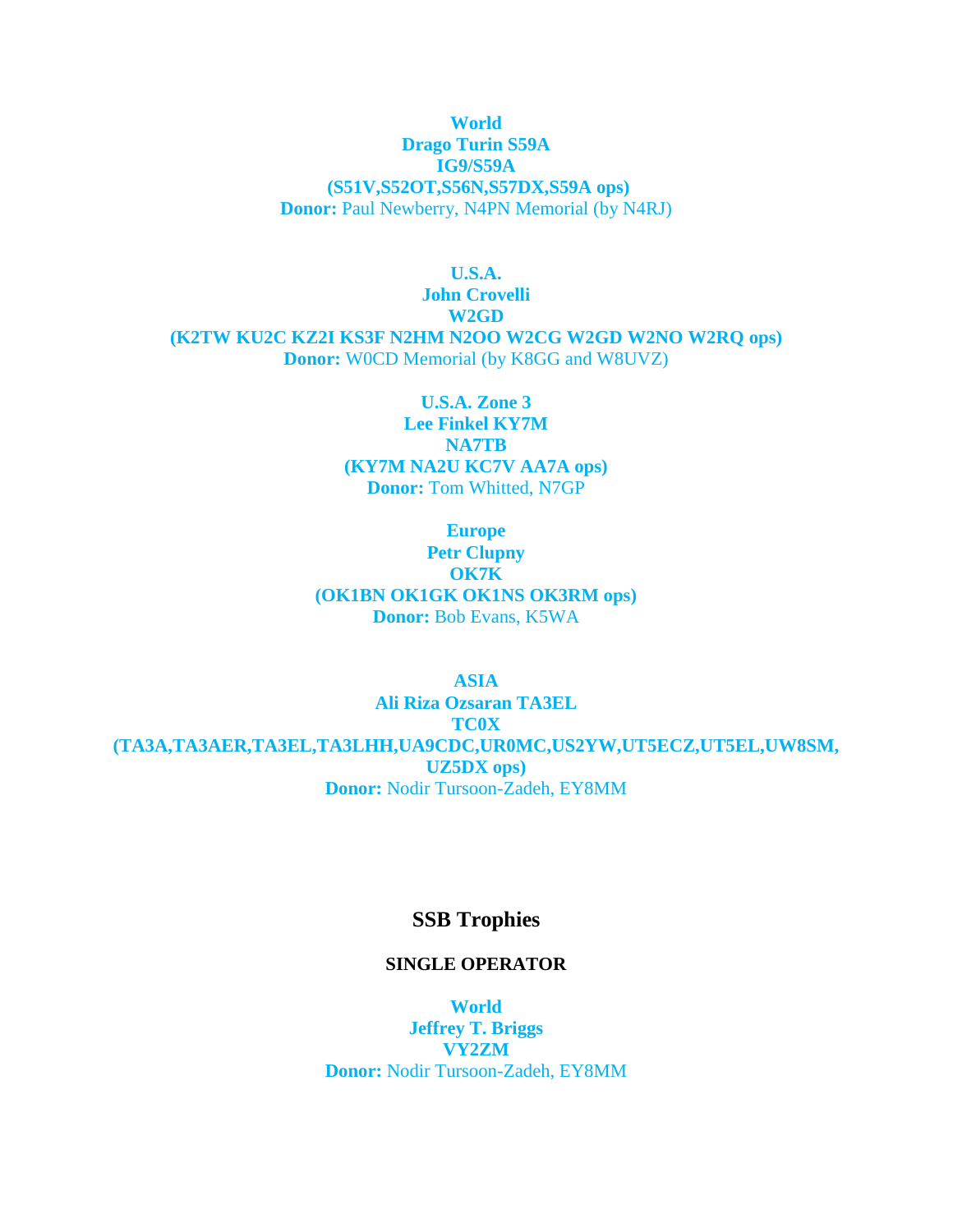**U.S.A. VELIMIR DERIC (K3JO) K1LZ Donor:** W4PZV/W4SVO Memorial (by NQ4I)

### **Canada PETER BARRON VE3PN Donor:** Tom Haavisto, VE3CX

**U.S.A. - Zone 3 Robert C. Lee N7AU Donor:** Nate Moreschi, N4YDU

**U.S.A. - Zone 4 Karl Brandt ND8DX Donor:** Alabama Contest Group

**U.S.A. - Zone 5 PETER H BRIGGS K3ZM Donor:** Brent Scott, WR5O

**Asia Vladimir Falshunov R8WF Donor:** Jessica Beckling, KN4JJA

**Europe Branko Zemljak S57C Donor:** James "Skip" Riba, WS9V

**Asiatic Russia**  Boris Khakimzyanov **UA9CAW Donor:** Steven "Sid" Caesar, NH7C

> **North America Stan Stockton (ZF9CW) ZF5T**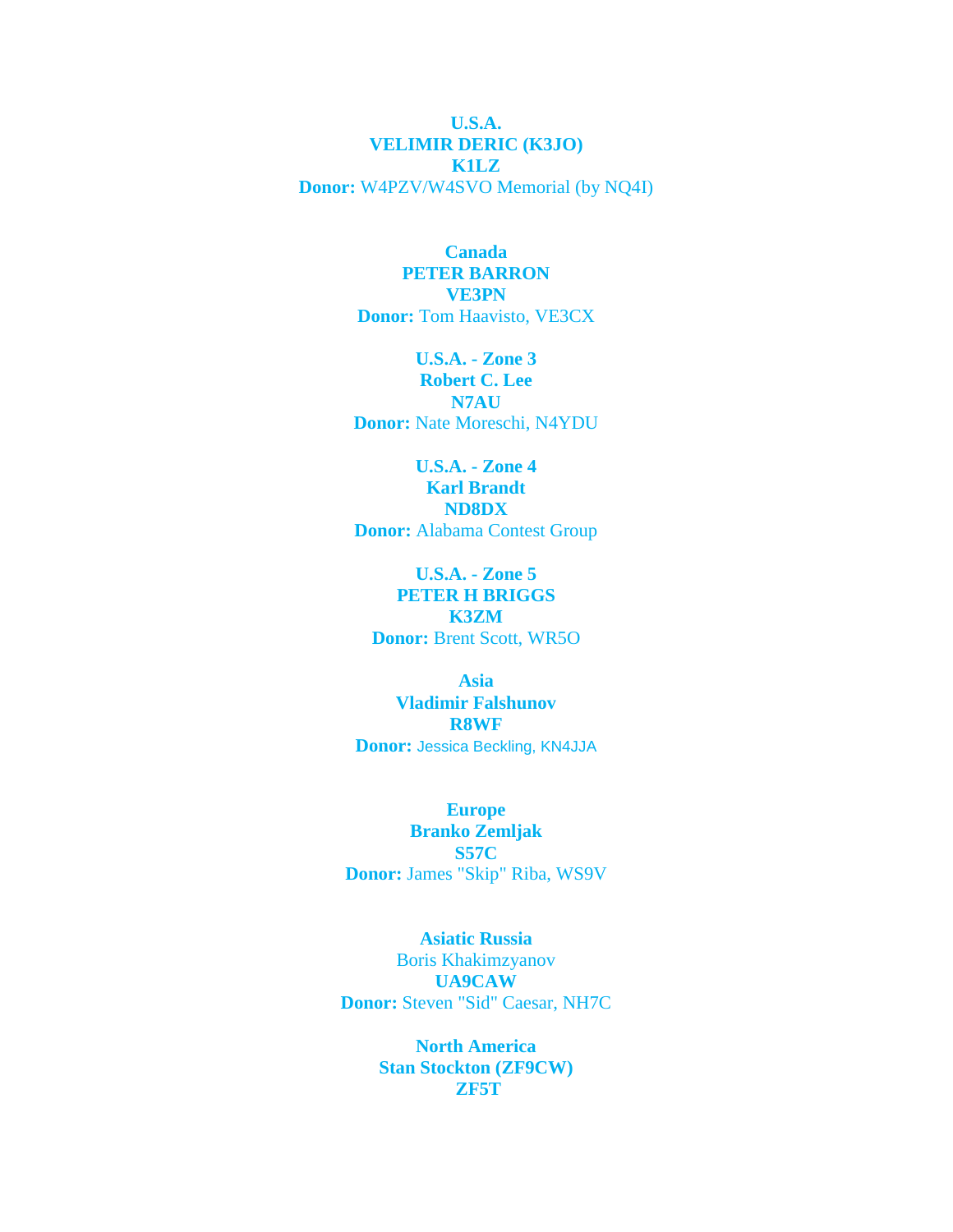**Donor:** CQ magazine – K2EEK Memorial

**South America SERGIO LIMA DE ALMEIDA PP5JR Donor:** John Rodgers, WE3C

**Oceania Dave Sullivan ZL2OK Donor: Steve "Sid" Caesar - NH7C**

**Southern Hemisphere** MARIO RAUL ANDRACA RIVERA **LU8DPM Donor:** John Rogers, WE3C

**World Assisted Petr Clupny (OK1BN) OK7K Donor:** K9HMB Memorial by Ray Sokola, K9RS

> **Asia Assisted SERGEY MOSKAEV R8TT Donor:** Chuck Dietz, W5PR

**Europe Assisted Rolandas Jokubauskas LY4A Donor:** Curtis Rose, N2ZX

**U.S.A. Assisted Bud Governale W3LL Donor:** Pete Michaelis, N8TR

**U.S.A. Assisted - Zone 4 Bud Foster K4ISV Donor:** Pete Michaelis, N8TR

### **World Low Power**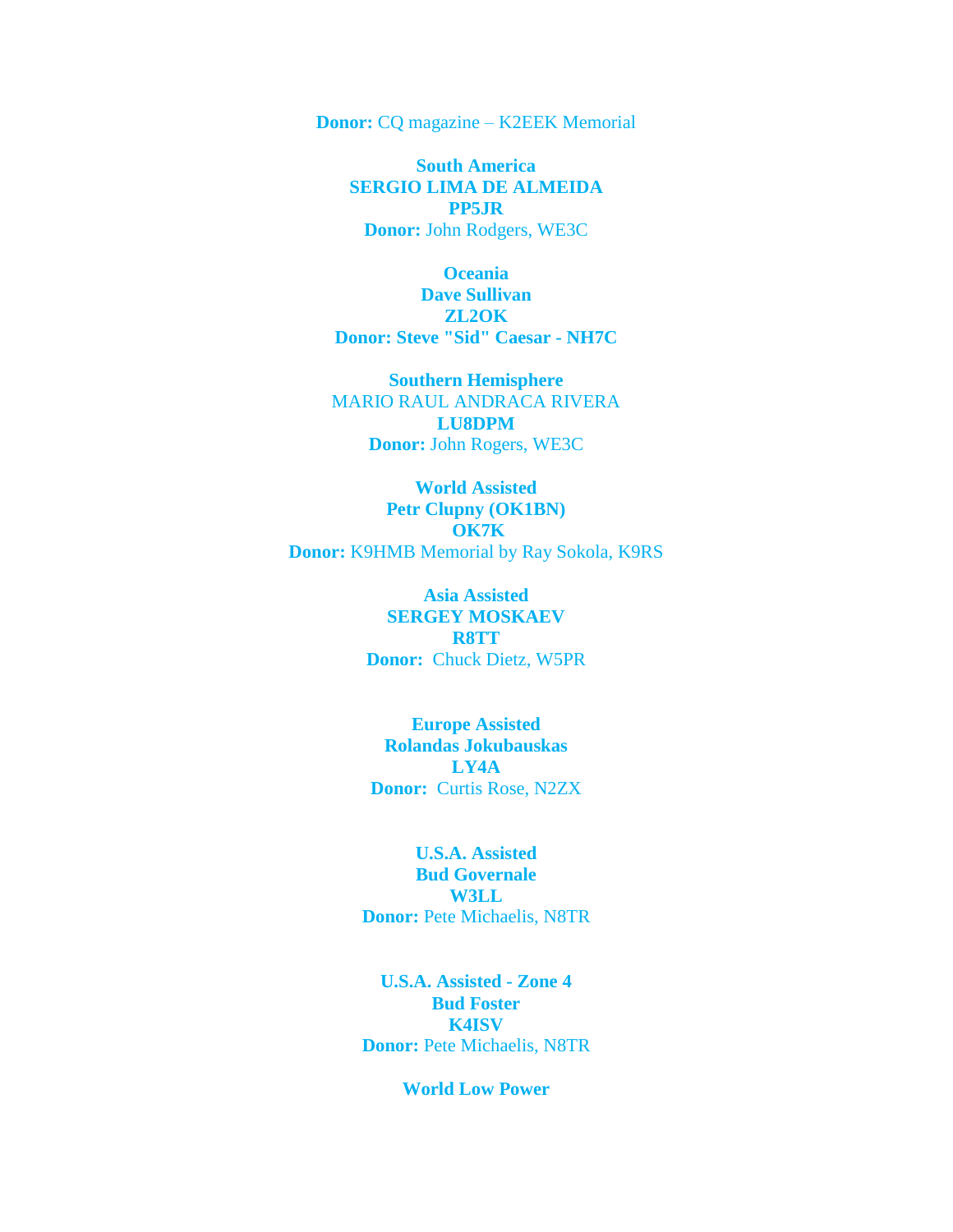**Brian Campbell VE3MGY Donor:** Steve Molo, KI4KWR

**U.S.A. Low Power George Verciuc W8CO Donor:** Tim Duffy, K3LR

**Europe Low Power Mindaugas Jukna LY4L Donor:** Contest Club Ontario

**Canada Low Power Kevin Smith VA3AC Donor:** Rudy Bakalov, N2WQ

#### **World QRP**

**Maksim Kesic E77Y Donor**: John Rodgers, WE3C

### **MULTI-OPERATOR**

**World Noah Gottfried (K2NG) PJ4G (K2NG NE9U KK9K PJ4NX ops) Donor:** Southeastern DX Club

### **U.S.A.**

**Steve Kostro N2CEI (K0DI N2CEI K4SME ops) Donor:** Jerry Rosalius, WB9Z

**Europe PAVEL PRIHODA OK1MU OL7M (OK1CDJ, OK1CID, OK1JD, OK1MU, OK2ZAW ops) Donor:** South Jersey DX Assocation, N2CW